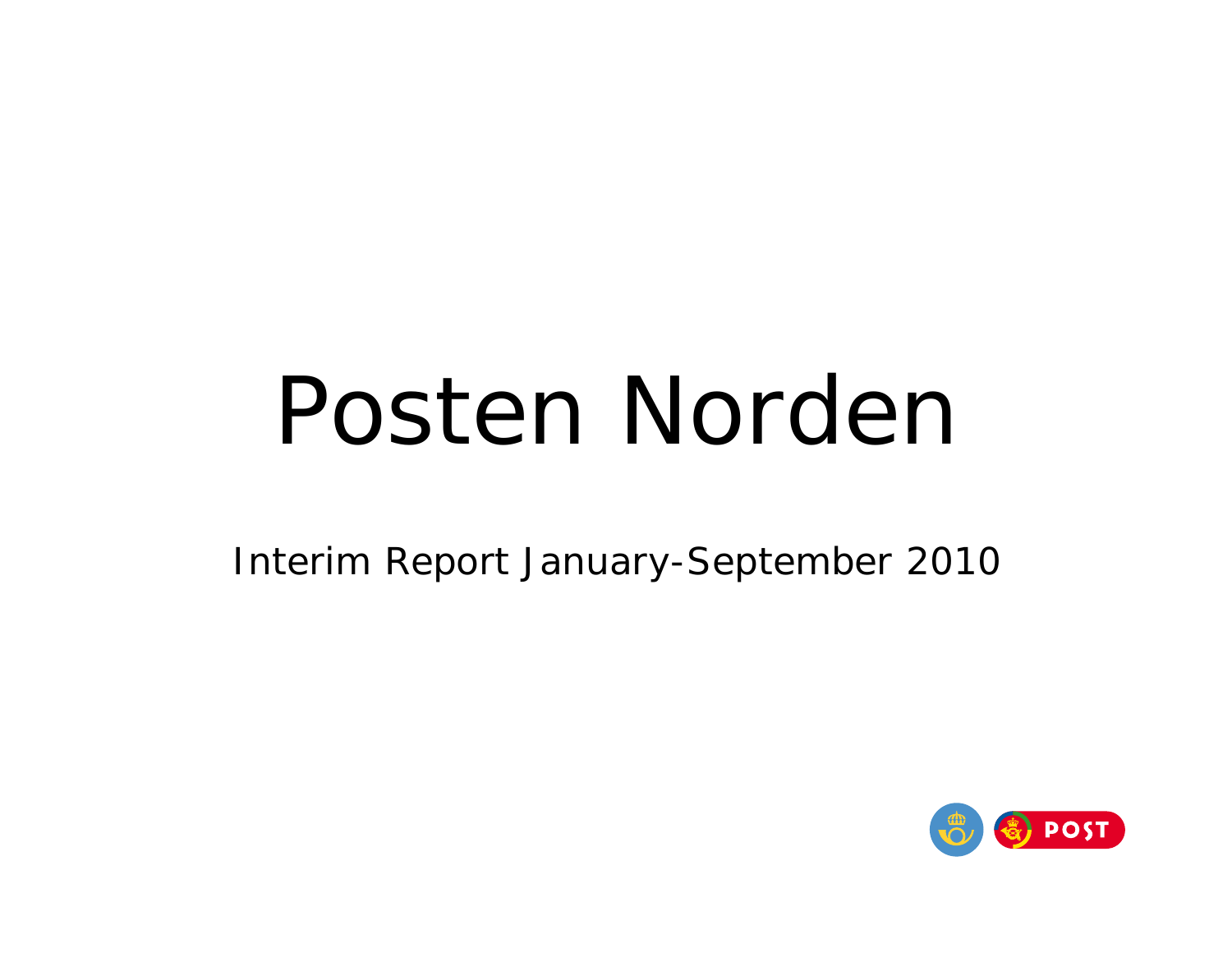#### **Strong g increase in earnings – extensive cost adjustments and synergy realisation according to plan**

- − Net sales totalled SEK **30,798**m (32,997)
- −Operating earnings totalled SEK **1,243**<sup>m</sup> (969)
- −Earnings before tax totalled **1,232**<sup>m</sup> (3,135)
- − Net earnings totalled SEK **970**m (670), excluding participations in the earnings of and capital gains from bpost\*
- −Net earnings totalled SEK **970**m (2,906)



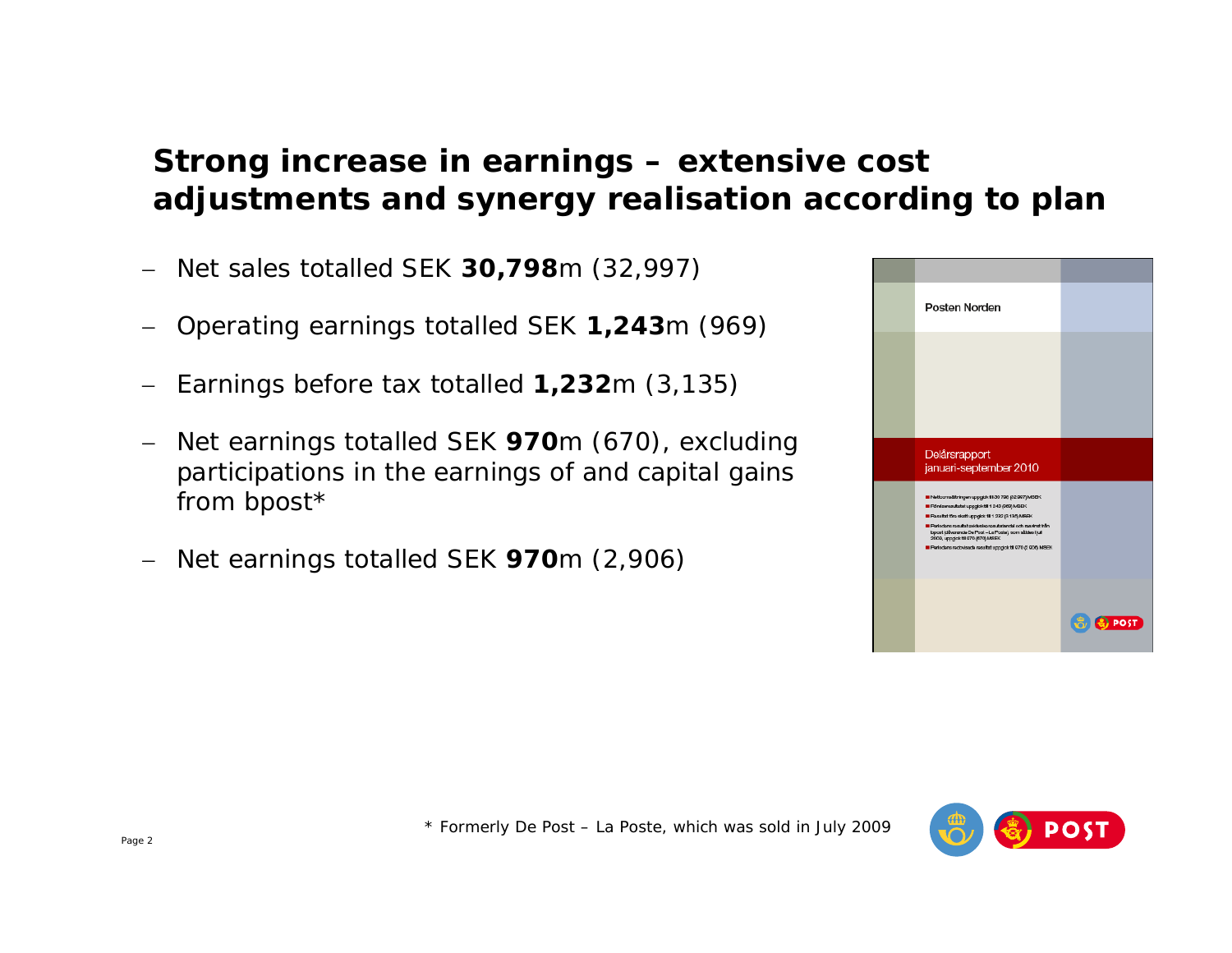#### Jan-Sep 2010 in brief

- − Continued economic recovery in Sweden and Norway. Economic uncertainty in Denmark and several other EU markets
- − Group: Operating earnings up 33 per cent\* year to date and up 65 per cent\* in Q3 - extensive cost adjustments, synergies realised according to plan, economic recovery
- − Mail Danmark: Letter volumes down >10 per cent year to date. Substantial cost cuts and improved earnings. Same trend in Q3
- − Mail Sweden: Stabilised volumes year to date. Volumes for non-priority mail and unaddressed direct mail increased in Q3. Earnings improvement in Q3
- − Informationlogistics: Substantial cost adjustments were not sufficient to counter effects of economic uncertainty in several markets
- − Logistics: Recovery in demand year to date. Profitable in Q3

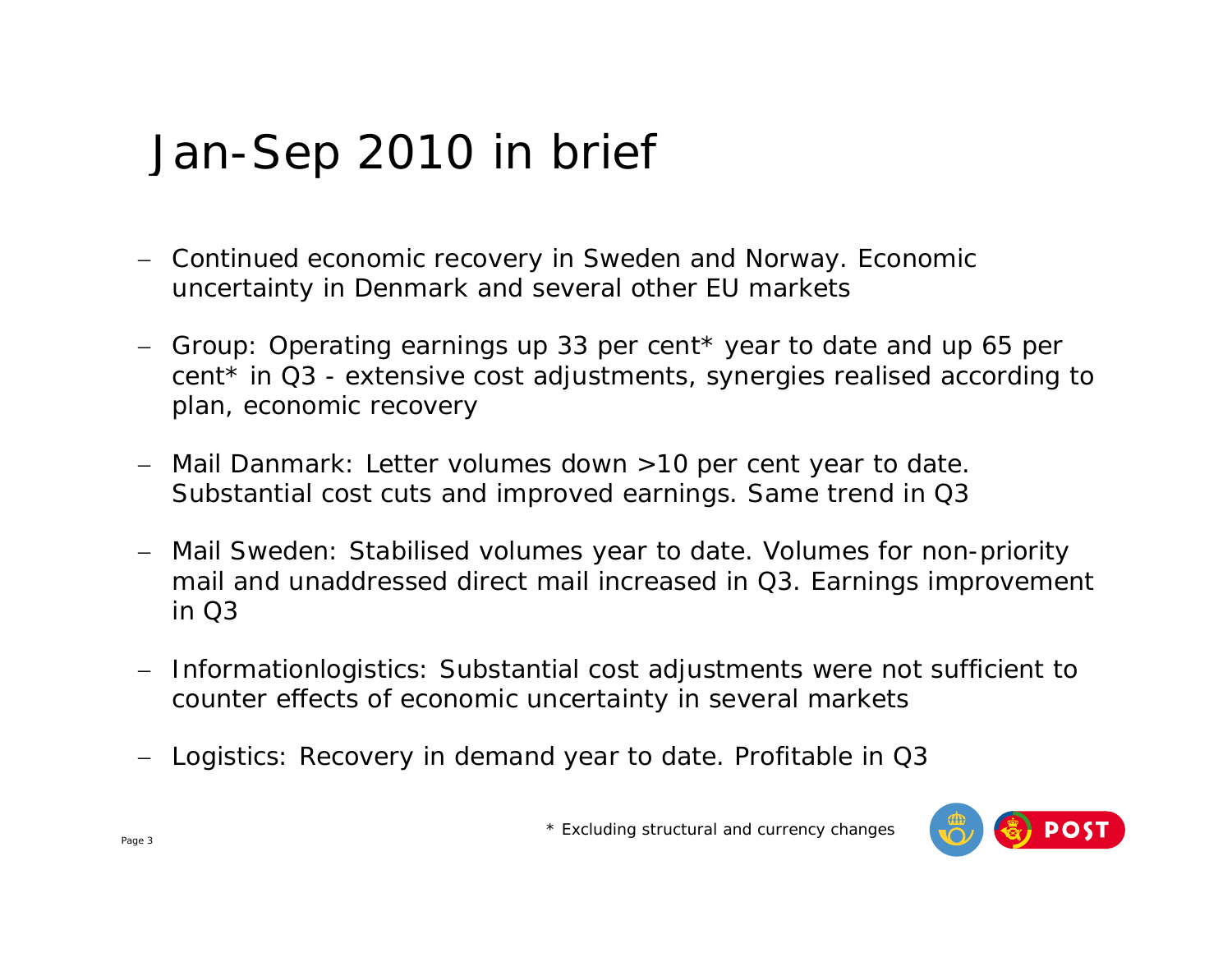#### Significant events

- − New Postal Act in Sweden on 1 September 2010
- − Decision to invest in a new terminal structure in Sweden to strengthen competitiveness
- − Partnership with Google regarding direct mail service
- − Bill amending the Danish Postal Act
- − The Board of Directors has appointed Lars Idermark as new President and Group CEO

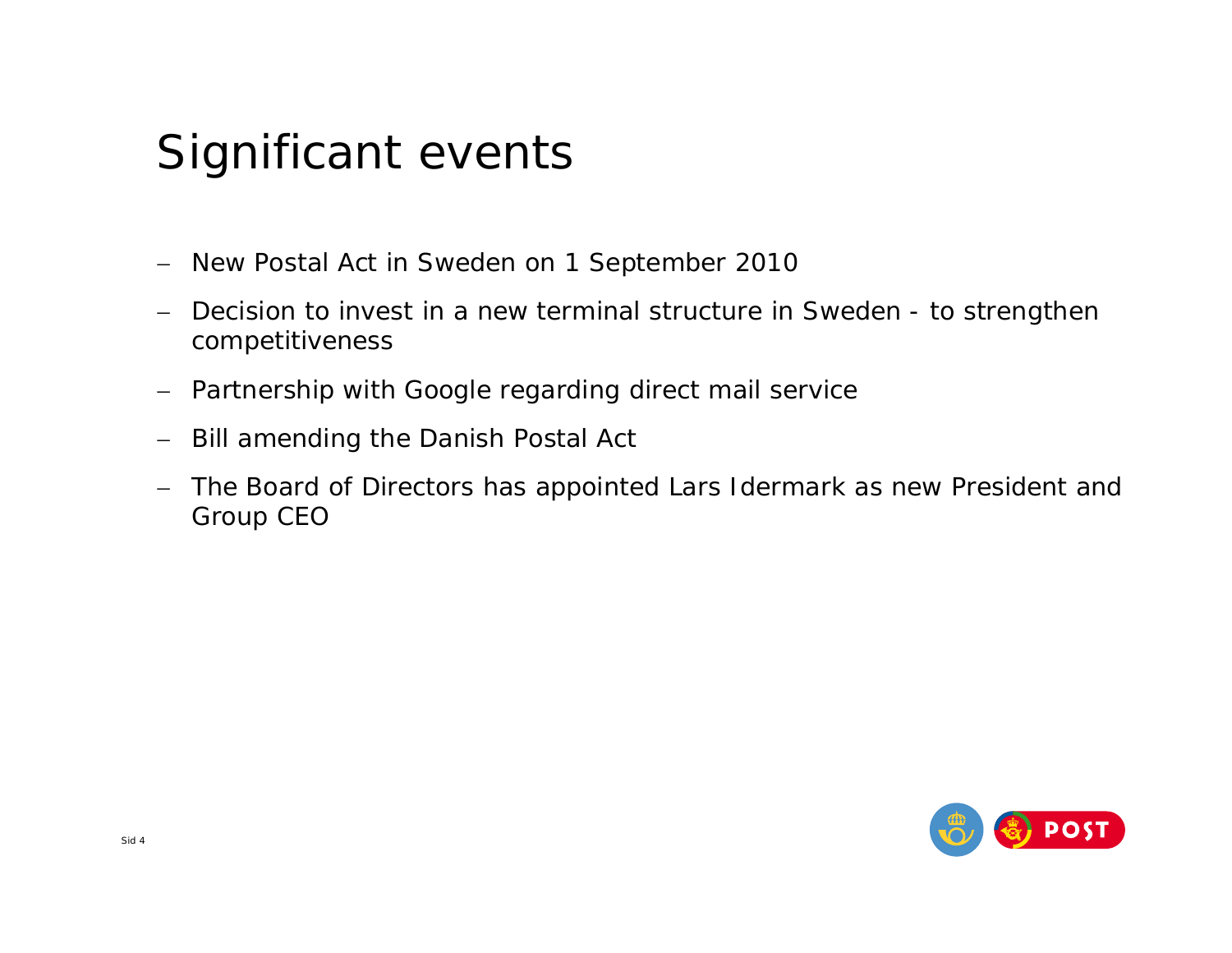#### Group financial overview

|                                           | <b>Jan-Sep</b> |                     |               |        |                                            |               | Jul-Sep     |                |        |                        |
|-------------------------------------------|----------------|---------------------|---------------|--------|--------------------------------------------|---------------|-------------|----------------|--------|------------------------|
|                                           | <b>Result</b>  | <b>Pro</b><br>forma | Change        |        | Excl.<br>currency<br>$\boldsymbol{\alpha}$ | <b>Result</b> |             | Change         |        | Excl.<br>currency<br>& |
| <b>SEKm</b>                               | 2010           | 2009                |               |        | structure                                  | 2010          | 2009        |                |        | structure              |
| Net sales                                 | 30,798         | 32,977              | $-2,199$      | $-7\%$ | $-2%$                                      | 9,649         | 10,222      | $-573$         | $-6\%$ | $-1%$                  |
| Operating earnings<br>Operating margin, % | 1,243<br>4.0   | 969<br>2.9          | 274<br>1.1    | 28%    | 33%                                        | 450<br>4.6    | 279<br>2.7  | 171<br>1.9     | 61%    | 65%                    |
| Net financial items                       | $-11$          | $2,166*$            | $-2,177$      |        |                                            | $-14$         | $1,962*$    | $-1,976$       |        |                        |
| Net earnings                              | 970            | $2,906*$            | $-1,936 -67%$ |        |                                            | 363           | $2,198*$    | $-1,835 - 83%$ |        |                        |
| ROE, %<br>Equity/assets ratio, %          | 4<br>45        | $30*$<br>47         |               |        |                                            | 45            | $30*$<br>47 |                |        |                        |

\* Includes capital gain of SEK 2,002m from the sale of Post Danmark A/S's share of Belgian Post bpost (formerly De Post-La Poste) in July 2009.

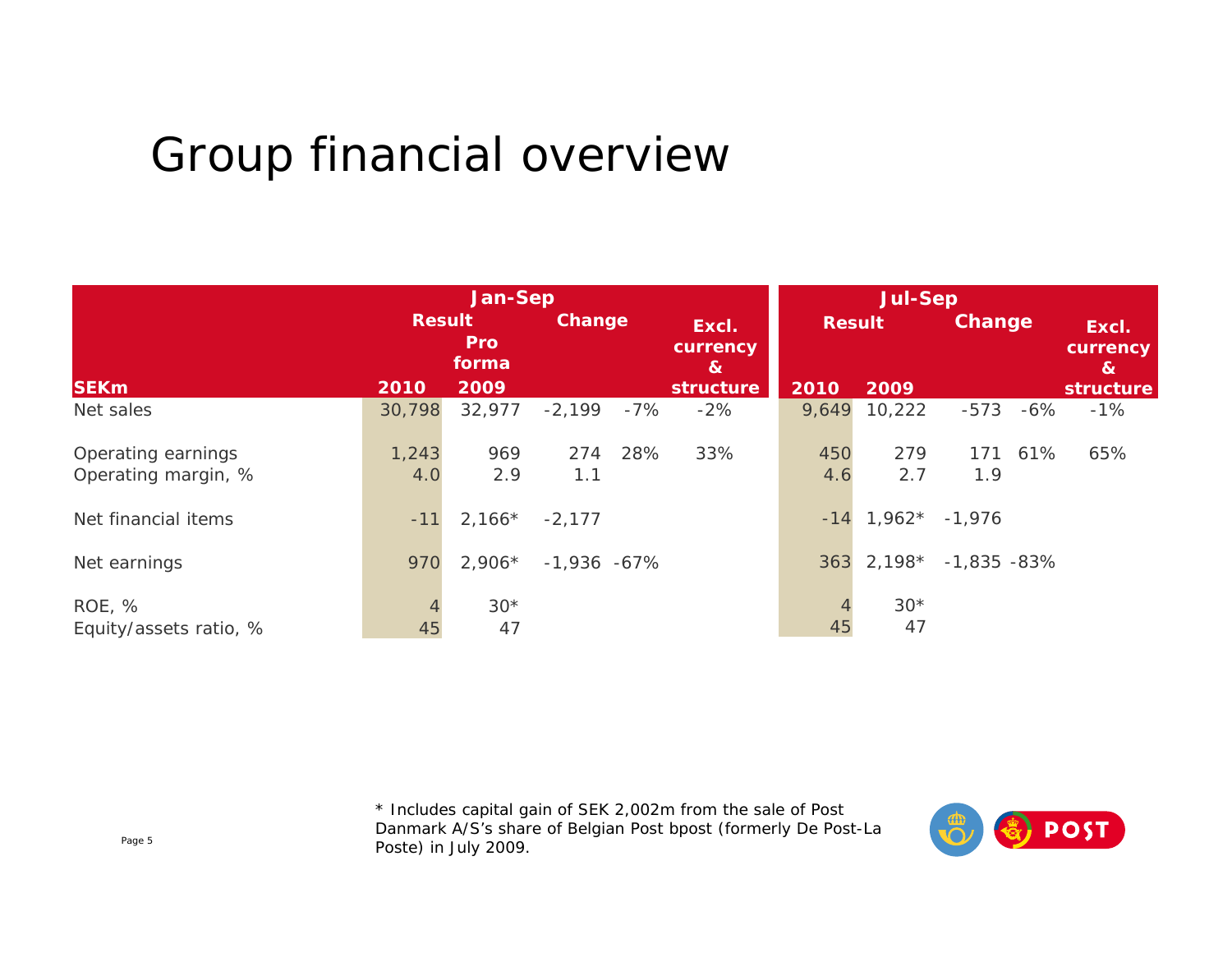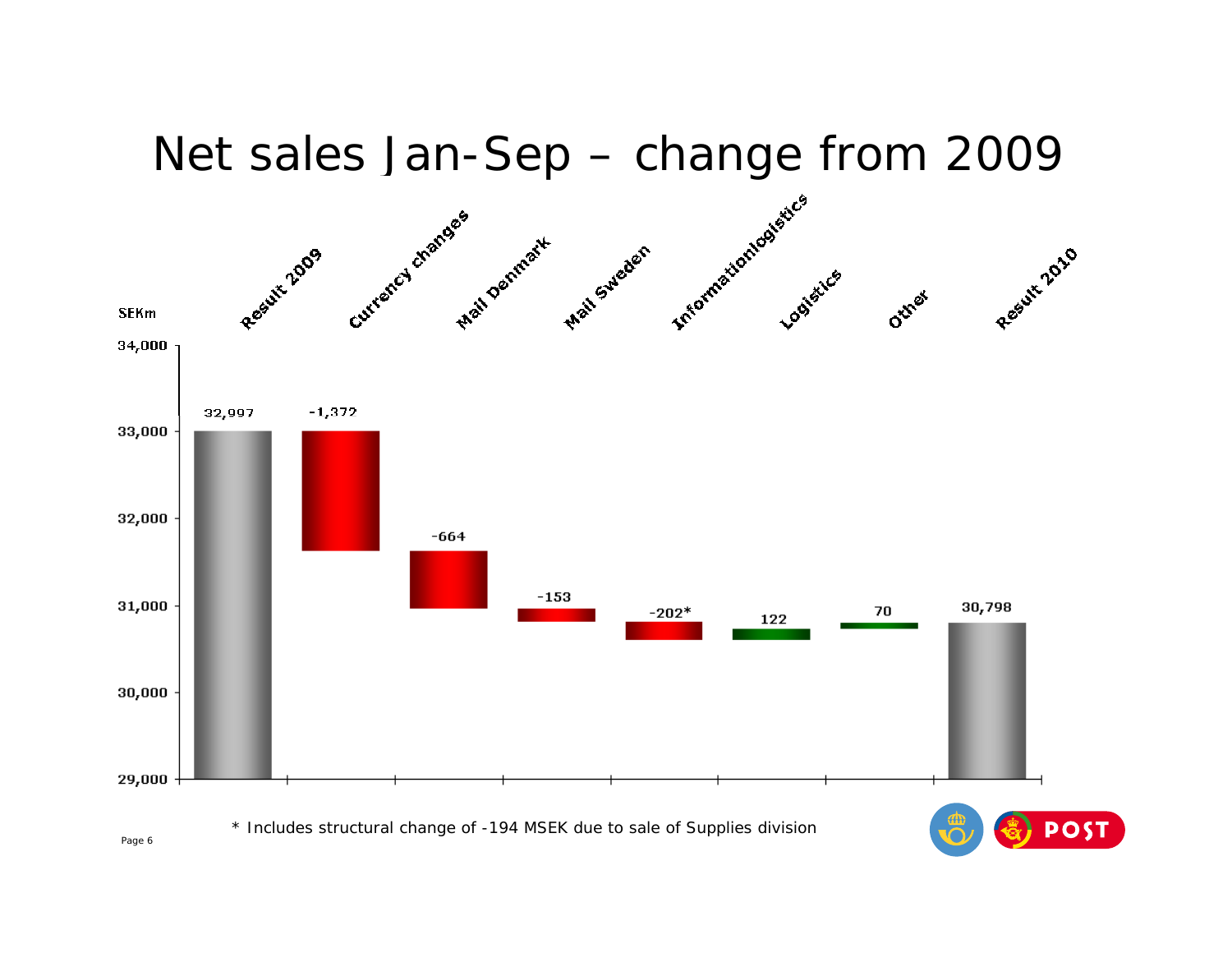### Net sales per business area

|                      |               | <b>Jan-Sep</b> |        |                     |               |              |        |                     |
|----------------------|---------------|----------------|--------|---------------------|---------------|--------------|--------|---------------------|
|                      | <b>Result</b> |                | Change |                     | <b>Result</b> |              | Change |                     |
|                      |               | Pro<br>forma   |        | Excl.<br>currency & |               | Pro<br>forma |        | Excl.<br>currency & |
| <b>SEKm</b>          | 2010          | 2009           |        | structure           | 2010          | 2009         |        | <b>structure</b>    |
| Mail Denmark         | 8,158         | 9,789          | $-17%$ | $-8%$               | 2,428         | 2,855        | $-15%$ | $-6%$               |
| Mail Sweden          | 11,365        | 11,535         | $-1%$  | $-1%$               | 3,591         | 3,564        | 1%     | 1%                  |
| Informationlogistics | 2,546         | 2,863          | $-11%$ | 0%                  | 764           | 873          | $-12%$ | $-5%$               |
| Logistics            | 9,139         | 9,320          | $-2%$  | 1%                  | 2,989         | 2,937        | 2%     | 5%                  |
| Other & eliminations | $-410$        | $-510$         |        |                     | $-123$        | $-7$         |        |                     |
| Posten Norden group  | 30,798        | 32,997         | $-7%$  | $-2%$               | 9,649         | 10,222       | $-6%$  | $-1%$               |

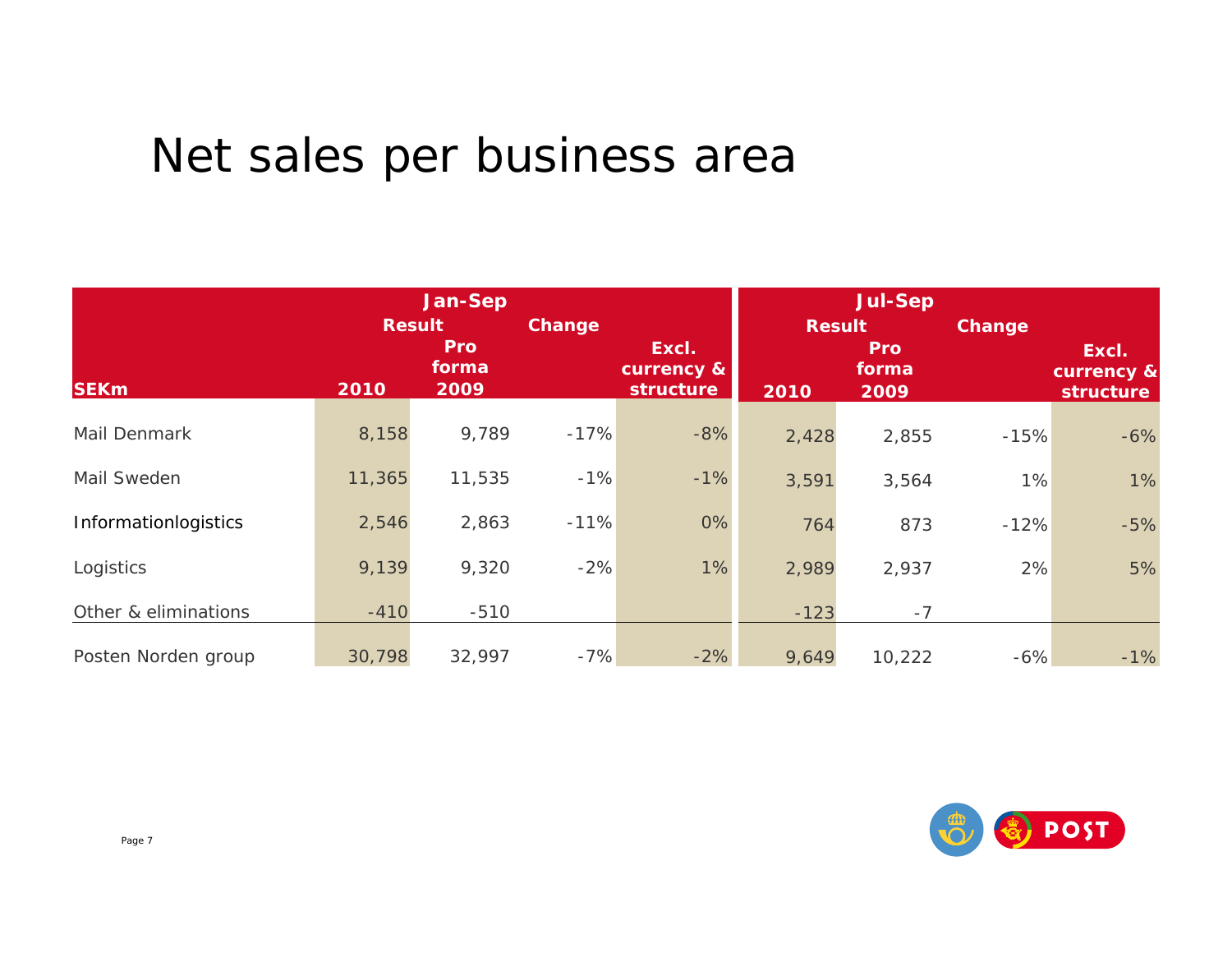#### Operating costs Jan-Sep – change from 2009



Page 8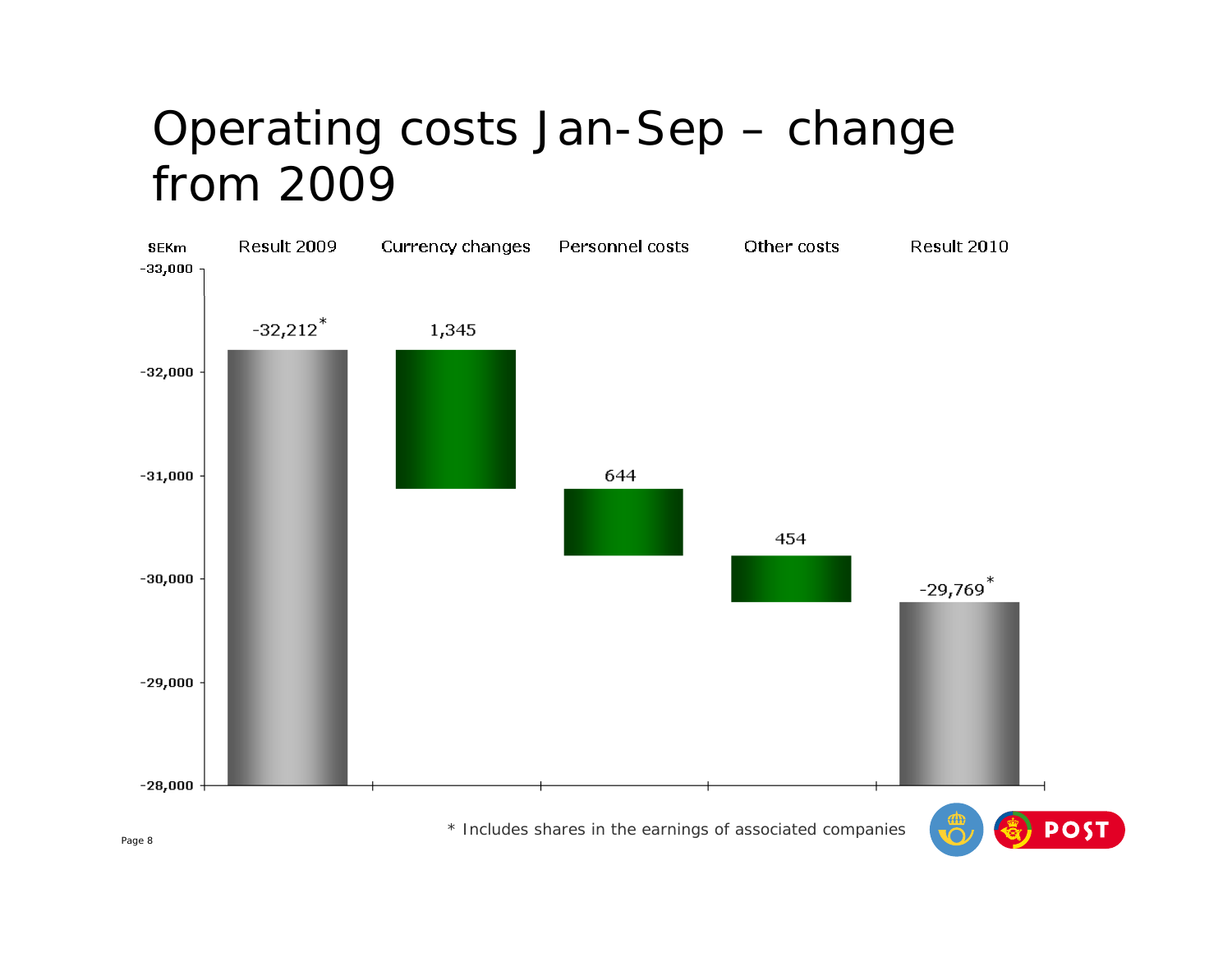#### Operating earnings per business area

|                      | <b>Jan-Sep</b><br><b>Result</b><br>Pro |               | Change | Excl.<br>currency         | <b>Jul-Sep</b><br><b>Result</b><br><b>Pro</b><br>forma |       | Change | Excl.<br>currency |
|----------------------|----------------------------------------|---------------|--------|---------------------------|--------------------------------------------------------|-------|--------|-------------------|
| <b>SEKm</b>          | 2010                                   | forma<br>2009 |        | $\mathbf{g}$<br>structure | 2010                                                   | 2009  |        | &<br>structure    |
| Mail Denmark         | 581                                    | 513           | 13%    | 26%                       | 133                                                    | 133   | 0%     | 10%               |
| Mail Sweden          | 661                                    | 674           | $-2%$  | $-2%$                     | 242                                                    | 186   | 30%    | 30%               |
| Informationlogistics | $-42$                                  | $-160$        | 74%    | 78%                       | $-21$                                                  | $-81$ | 74%    | 74%               |
| Logistics            | 78                                     | $-46$         | n/a    | n/a                       | 100                                                    | 57    | 75%    | 69%               |
| Other & eliminations | $-35$                                  | $-12$         |        |                           | $-4$                                                   | $-16$ |        |                   |
| Posten Norden group  | 1,243                                  | 969           | 28%    | 33%                       | 450                                                    | 279   | 61%    | 65%               |

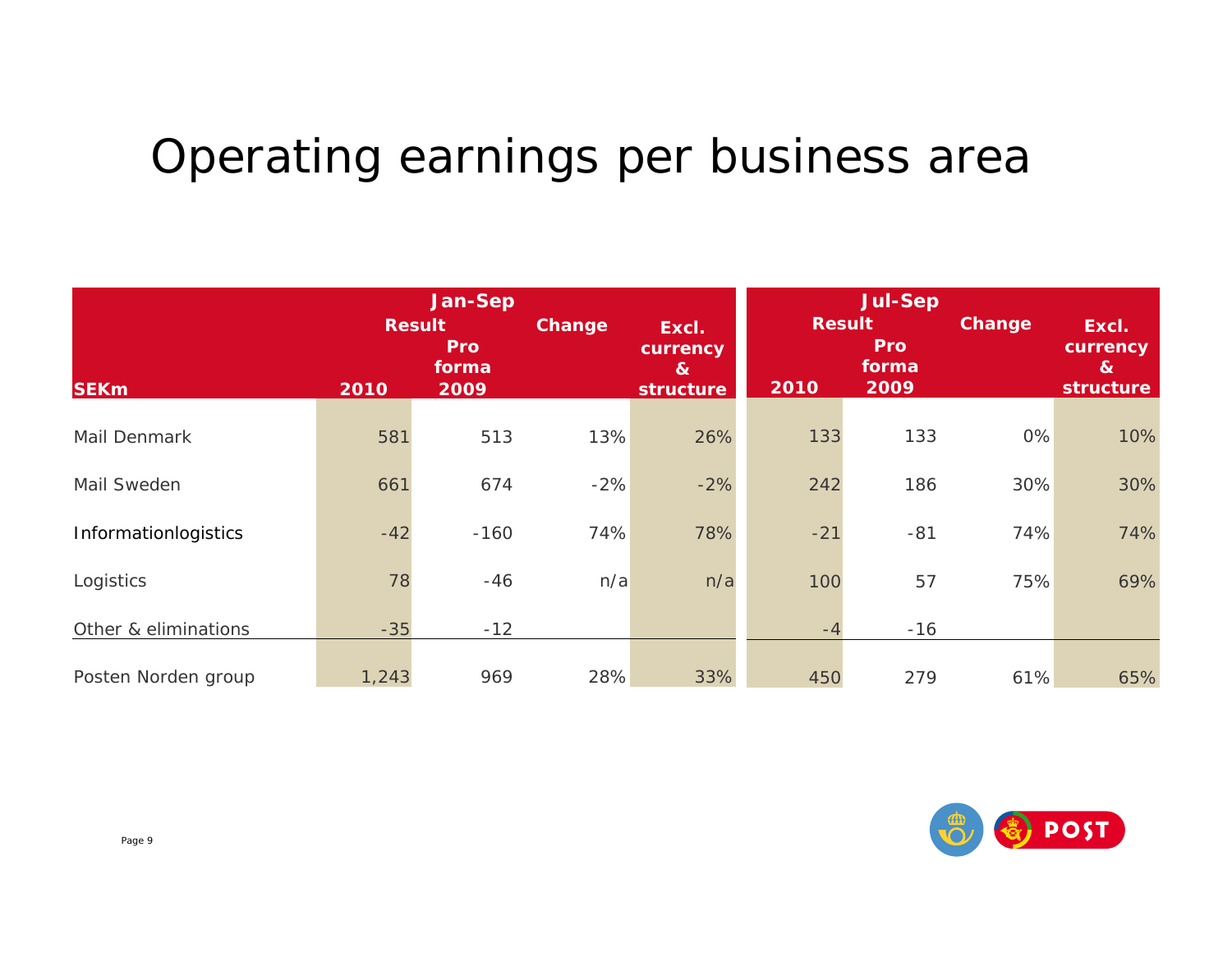#### Summary

- − Strong increase in earnings
- −Tough competition
- − We will be the best communications and logistics company in the Nordic region